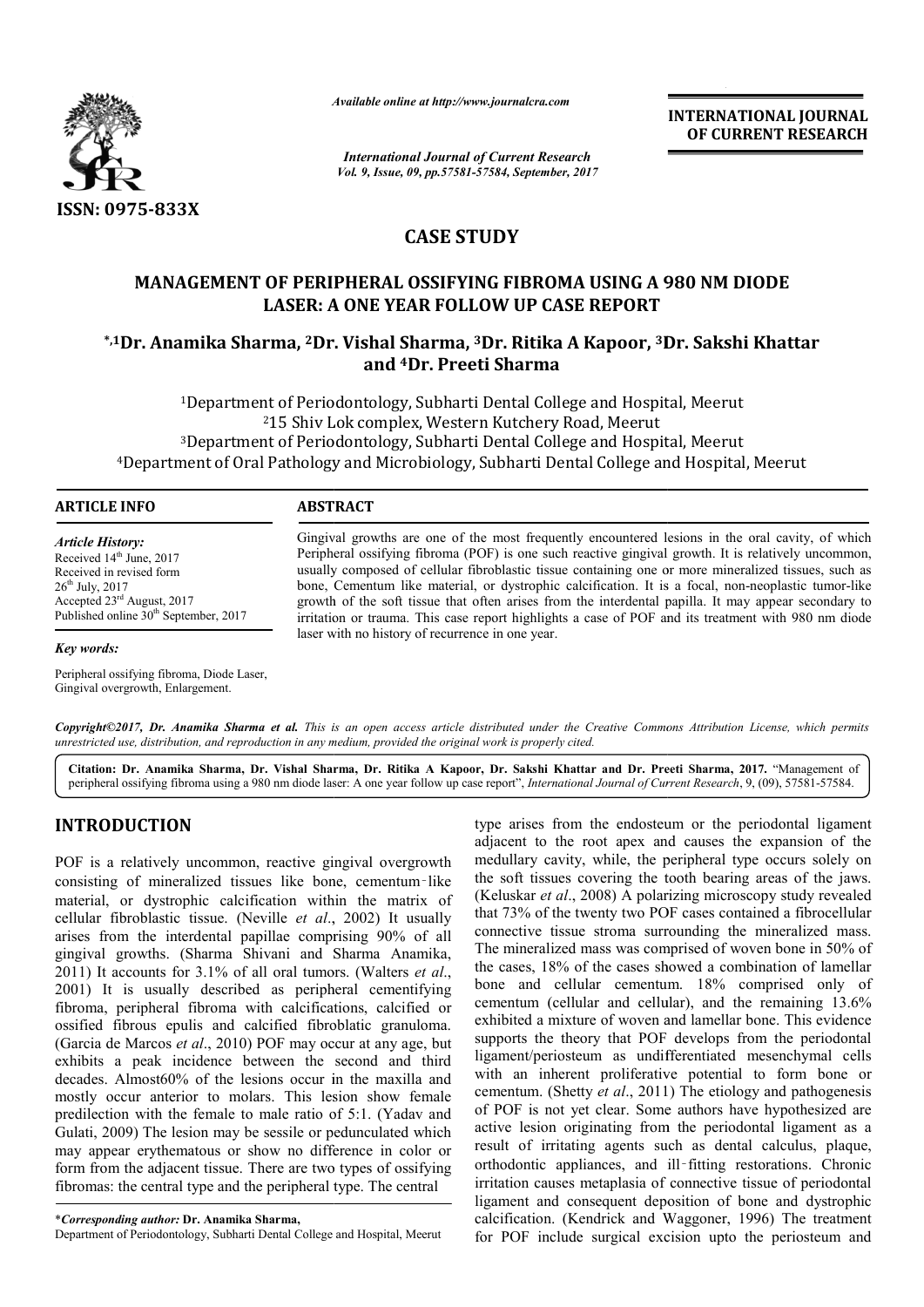periodontal ligament. Various modalities such as radiosurgery, electrosurgery have been used for treatment, but these often cause alterations in micro-architecture of biopsy specimens. Lasers have been widely used for various intraoral procedures including the excision of soft tissue growths. This case report highlights the use of a 980 nm diode laser as a treatment modality for the treatment of POF, with good post-operative results and better patient acceptance, without disturbing the micro-architecture of the biopsy specimen.



**Fig. 1. Pre operative photograph showing the soft tissue overgrowth in the partially edentulous lower anterior region**

#### **Case report**

A 38‑year systemically healthy female patient reported to the Department of Periodontology, Subharti Dental College and Hospital, Meerut, with the chief complaint of painless soft tissue overgrowth in the partially edentulous lower anterior region. (Fig. 1) There was no history of pain but patient reported difficulties in speech and bleeding on brushing. It posed her esthetic concerns due to unpleasant appearance



**Fig. 2. The diode laser was set at 2.8 Watt power pulsed at 50 m/s using contact mode for the excision**



**Fig. 3. The lesion was excised extensively down to the bone, including the involved underlying periosteum Fig. 4. The excised tissue was sent for histological** 



**Fig. 5. One year post operative photograph showing no recurrence**



**examination**



**Fig. 6. Histological report showing the presence of large and small bony trabeculae in the deeper connective tissue which confirms the growth to be POF**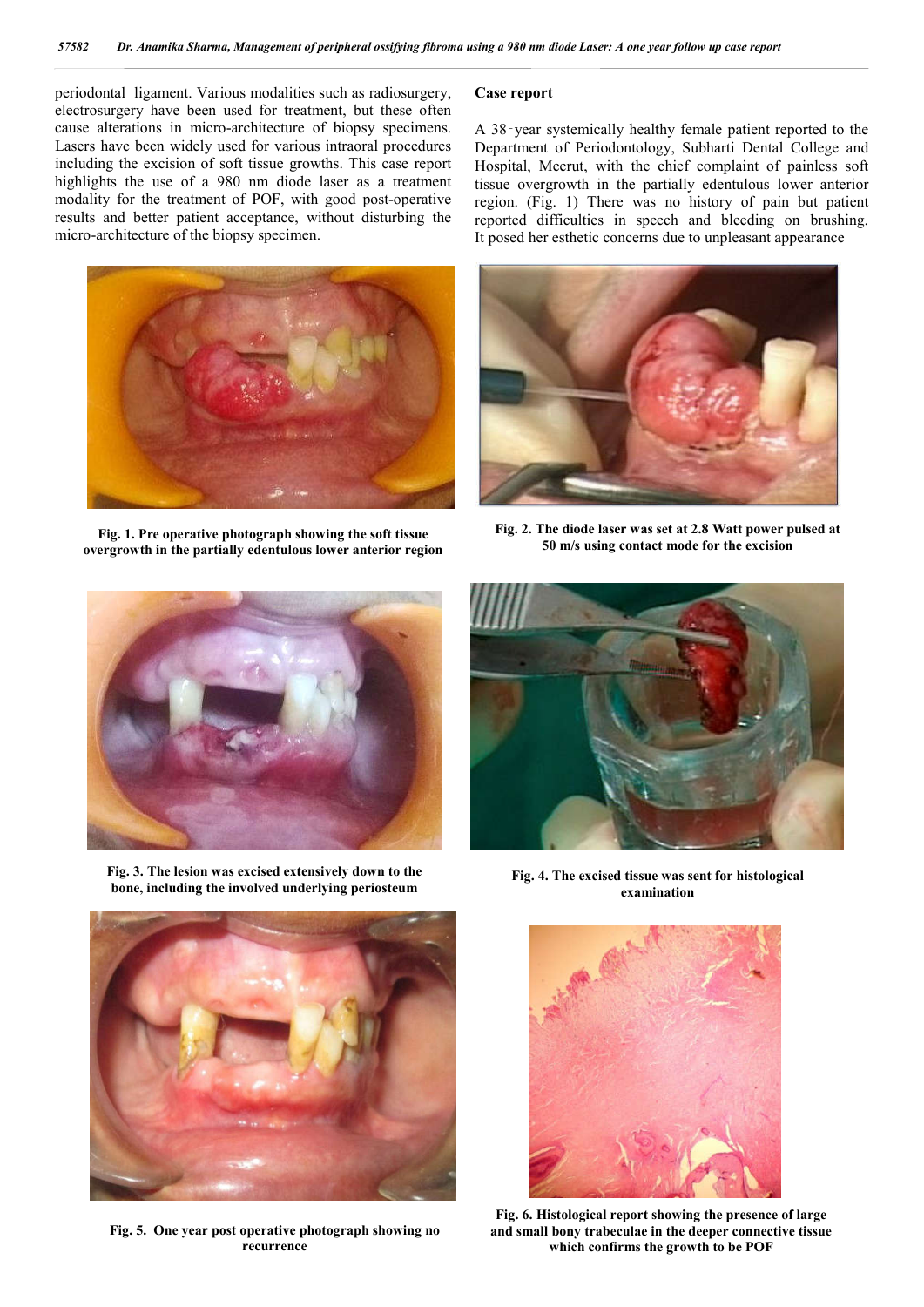of gums. The growth was present since1year and had been progressively increasing in size. Intraoral examination revealed a firm, erythematous, sessile growth of  $20 \text{mm} \times 10 \text{ mm} \times 5 \text{mm}$ on the labial aspect of the mandibular anterior region. The mucosa overlying the lesion was intact and pinkish red in color. On palpation, the growth was firm in consistency. The differential diagnosis of irritation fibroma, pyogenic granuloma, peripheral giant cell granuloma (PGCG) and POF was made. Oral prophylaxis was completed, and oral hygiene instructions were given to the patient. Patient was recalled 1week post phase I therapy for surgical intervention. The hemogram was within the normal limits. Excisional biopsy of the lesion was planned using 980 nm diode laser. The area surrounding the lesion was infiltrated with local anesthetic (Lignocaine 2% with adrenaline 1:80,000). The diode laser was set at 2.8 Watt power pulsed at50 m/s using contact mode (Fig. 2). The lesion was excised extensively down to the bone, including the involved underlying periosteum so as to minimize the possibility of reoccurrence (Fig. 3). The excised tissue was sent for histological examination (Fig. 4). Patient was prescribed analgesics and advised to avoid hot and spicy food for the following one week. She was recalled after 3 weeks, and thereafter after every three months for one year. Patient reported with uneventful healing at recall checkup intervals (Fig. 5).

#### **Histopathological examination**

Histopathological examination of the specimen revealed parakeratinized stratified squamous epithelium with underlying fibrocellular connective tissue. The connective tissue showed dense collagen fibres interspersed with fibroblasts and fibrocytes. Focal areas of degeneration and hyalinization were also seen. Numerous dilated blood capillaries filled with RBC's and mild mixed inflammatory cell infiltrate were also evident. However, the presence of large and small bony trabeculae in the deeper connective tissue confirms the growth to be POF (Fig. 6).

### **DISCUSSION**

Soft tissue enlargements of the oral cavity represent a diverse group of pathologic processes and often pose a diagnostic challenge to the clinician. Reactive hyperplasia is a group of lesions that develop in response to a chronic recurring tissue injury that stimulates on exuberant or excessive tissue repair response. POF in addition to being aesthetically unpleasant, often interferes with speech, mastication and maintenance of oral hygiene. Intraoral ossifying fibromas were first described in the literature in late 1940s. Differential diagnosis of POF includes epulis, peripheral fibromawith calcification, peripheral ossifying fibroma, calcifyingfibroblastic granuloma, peripheral cementifying fibroma, peripheral fibroma with cementogenesis and peripheral cemento-ossifying fibroma. (Garcia de Marcos *et al*., 2010) Various etiological agents have contributed to the occurrence of POF in the oral cavity. Its origin may lie in the periodontal ligament as it occurs most commonly in the interdental papilla, in proximity to the periodontal ligament and shows the presence of oxytalan fibers within the mineralized matrix of some lesions. (Miller *et al*., 1990) It has more of female predilection as seen in the present case report. The female to male ratio may vary from 2:1 to 3:2. The site of occurrence of POF is usually anterior to molars in both maxilla and mandible equally and in more than 50% of the cases, in the incisor and cuspid region. (Bonder and Dayan, 1987) POF can

reoccur twice after excision in a year favoring the recurrence rate to be more than 20%. 4POF shows high rate of recurrence due to 1) The incomplete removal of the lesion, 2) The failure to eliminate local irritants and 3) Difficulty in accessing the lesion during surgical manipulation. Radiographic features of POF may vary in different cases. Foci of calcification are found to be scattered in central area of the lesion, however, not all lesions demonstrate this feature on radiograph. POF may cause superficial erosion of bone, but this is very rare. (Kendrick and Waggoner, 1996) In our case, few large and small bony trabeculae were found in the deeper connective tissue along with the dilated blood capillaries filled with RBC's and mixed inflammatory cell infiltrate. POF have a high recurrence rate of about 8% to 16%; hence the mass should be excised deep into the periosteum with complete removal of all irritants. In extensively destructive cases, repositioned flaps or connective tissue grafts may be necessary to repair the gingival defects. The treatment of such recurrent gingival reactive lesion is always challenging. (Walters *et al*., 2001) Lasers have the advantage of clear surgical field offering better visualization, faster healing, less postoperative pain and scarring as well as better patient acceptance. Diode laser, in particular, have been used successfully for excision of soft tissue proliferations of oral cavity. Diode laser is advantageous as it causes little alterations in micro-architecture of biopsy specimen as reported in literature. However, clinical trials with longer follow up are required to evaluate the long-term results including the recurrence, following excision with this laser.

#### **Conclusion**

Peripheral ossifying fibroma is a reactive lesion of gingiva that can be treated successfully by eliminating the etiology with surgical excision extending up to the bone. Though recurrence rate is high but if removed completely, recurrence is rare. In the present case report, treatment with diode laser showed excellent healing with minimal intra and postoperative complications. No signs of recurrence was seen during 1‑year follow up period. Diode laser excision showed no major changes in histopathological diagnosis. It is superior to conventional surgical modalities in terms of patient acceptance and treatment outcome.

### **REFERENCES**

- Bonder L. and Dayan D. 1987. Growth potential of peripheral ossifying fibroma. *J ClinPeriodontol*., 14: 551-554.
- Garcia de Marcos JA, Garcia de Marcos MJ, Arroyo Rodriguez S, Chiaeri Rodrigo J, Poblet E. 2010. Peripheral Ossifying Fibroma: A clinical and immune histochemical study of four cases. *JOral Science*, 52:95-9.
- Keluskar V, Byakodi R, Shah N. 2008. Peripheral ossifying fibroma*. J Indian Acad Oral Med Radiol*., 20:54-6.
- Kendrick F. and Waggoner WF. 1996. Managing a peripheral ossifying fibroma. *ASDCJ Dent Child*, 63:135-8.
- Miller CS, Henry RG. and Damm DD. 1990. Proliferative mass found in the gingiva. *J Am Dent Assoc*., 121:559-60.
- Neville BW, Damm DD, Allen CM. and Bouquot JE. 2002. Soft tissuetumors. In: *Oral and Maxillofacial Pathology*. 2nd ed. Philadelphia: Saunders, 451‑452.
- Sharma Shivani and Sharma Anamika, 2011. Peripheral ossifying Fibroma- A case report. *Compendium of Continuing education in Dentistry,* 2011; 32: 86-90.
- Shetty DC, Urs AB, Ahuja P, Sahu A, Manchanda A, Sirohi Y. 2011. Mineralized components and their interpretation in